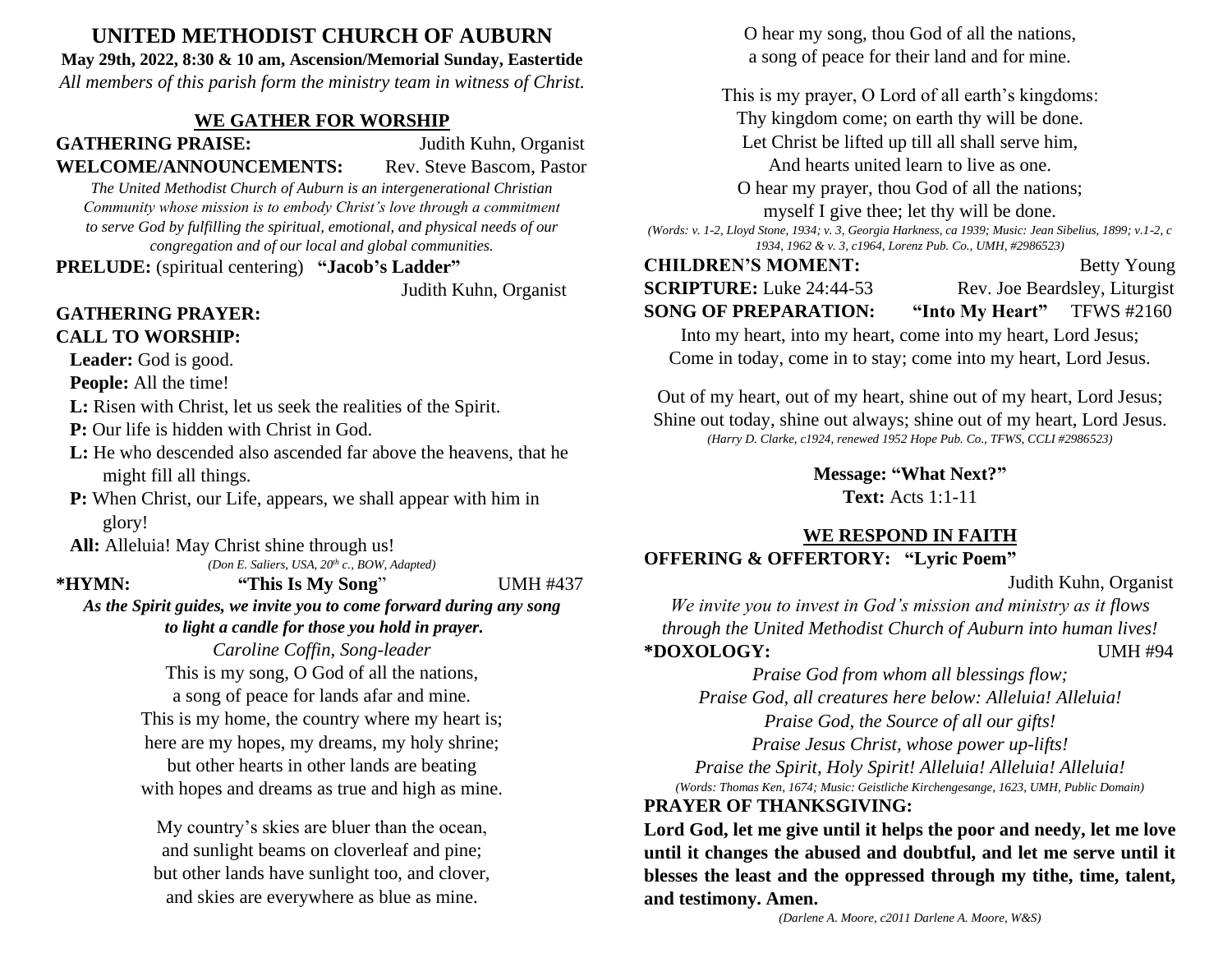#### **PRAYERS OF HEALING FOR A HURTING WORLD:**

*Song: Cares Chorus - TFWS #2215*

We cast all our cares upon you, we lay all of our burdens down at your feet, and anytime that we don't know what to do, we will cast all our cares upon you. (Repeat as guided) **PASTORAL PRAYER OF INTERCESSION** *THE LORD'S PRAYER* (UMH #895)

### **WE DEPART TO SERVE**

**\*SENDING SONG: "Let There be Peace on Earth"** UMH #431

Let there be peace on earth, and let it begin with me; let there be peace on earth, the peace that was meant to be. With God our creator, children all are we. Let us walk with each other in perfect harmony. Let peace begin with me; let this be the moment now, with every step I take, let this be my solemn vow: to take each moment and live each moment in peace eternally. Let there be peace on earth, and let it begin with me. (repeat) *(Sy Miller & Jill Jackson, c1955, Assigned to Jan-Le Music. C renewed 1983, UMH, CCLI #2986523)* **BENEDICTION:**

**POSTLUDE: "Recessional"** Judith Kuhn, Organist *\*Please stand as able.*

**Zoom Host/Monitors: Joel Irish Online Technician: Len Lednum**

> **UMCA Website: [www.auburnmethodist.org](http://www.auburnmethodist.org/) Email: [office@auburnmethodist.org](mailto:office@auburnmethodist.org) Telephone: (207) 782-3972 Office Hours: M-F, 9 am to 12 n Administrative Assistant: Carla Daigle Pastor: Rev. Steve Bascom, Sr. Telephone: c (339) 440-3746; h (207) 753-1275 Email: [sebisk@outlook.com](mailto:sebisk@outlook.com)**

# **UNITED METHODIST CHURCH OF AUBURN**

439 Park Avenue, Auburn, ME 04210 (207) 782-3972

# *\*A Reconciling Congregation*



*Rev. Steve Bascom, Sr***., Pastor Worship Schedule: Sunday - 8:30 am (In-Person & Zoom) 10:00 am (In-Person & Live-Stream)**

**May 29, 2022**